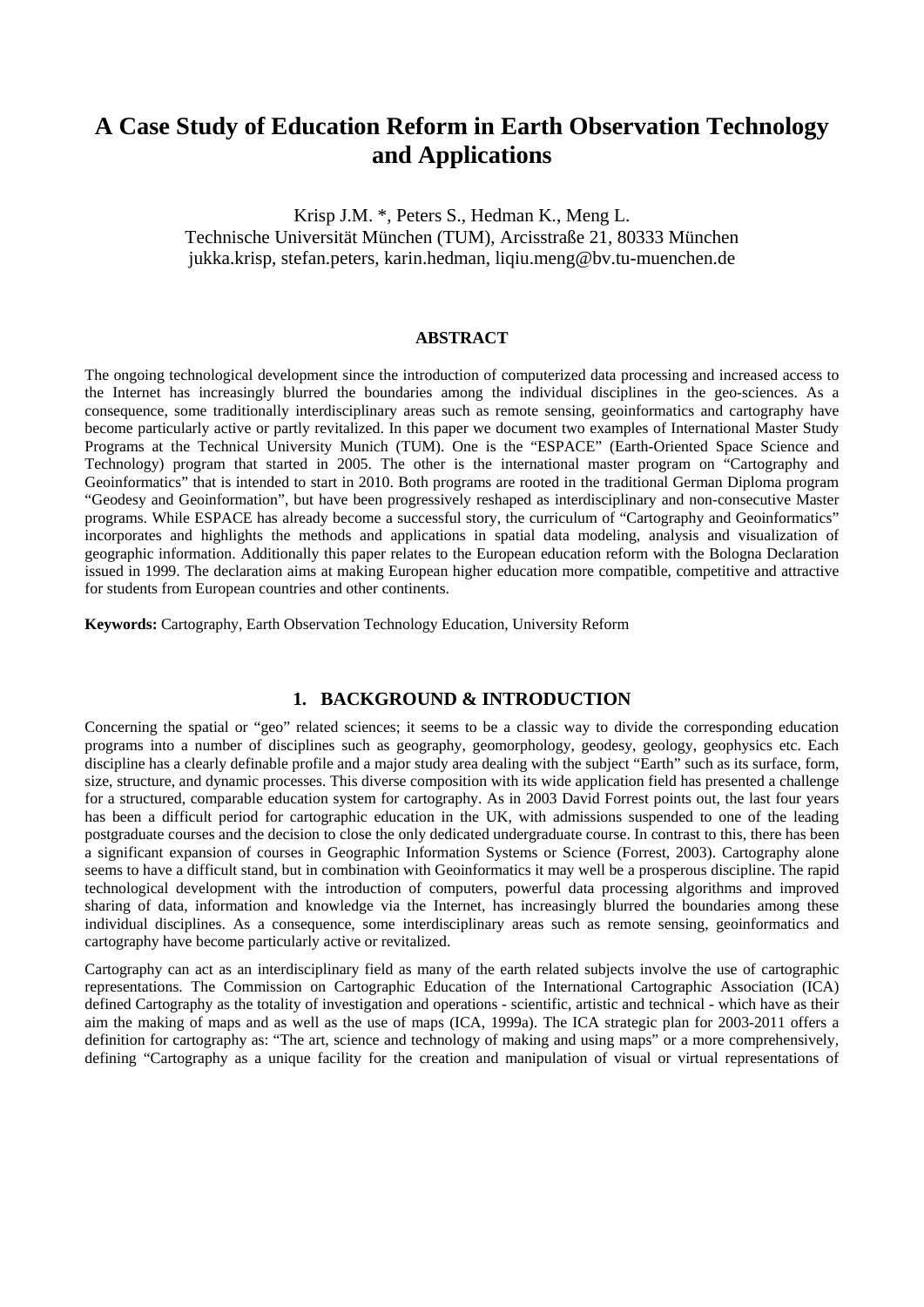geospace – maps – to permit the exploration, analysis, understanding and communication of information about that space" (ICA, 1999b).

Cartography is more than displaying results of a spatial analysis. It does also relate to the concept of Geovisualization, which provides theory, methods and tools for the visual exploration, analysis, synthesis and presentation of data that contain geographic information (MacEachren and Kraak, 2001). Additionally cartography may to some extent be linked with concepts of Visual Analytics (Thomas and Cook, 2005). As suggested by Andrienko e.a., "Visualization and interactive visual interfaces, as an effective way to provide material for human's analysis and reasoning, are essential for supporting the involvement of humans in problem-solving. However, a simple combination of visualization with computational analysis and modeling is not sufficient for facilitating the mutual reinforcement of the abilities of humans and computers. New methods are needed, and such methods can only result from a focused cross-disciplinary research based on the achievements in the fields of geovisualization and information visualization, human–computer interaction, geographic information science, operations research, data mining and machine-learning, decision science, cognitive science, and other disciplines, so that a synergy of approaches and technologies could lay a basis for a synergy between humans and computers in solving complex decision problems." (Andrienko et al., 2007) The growing technical spectrum makes the current cartographic education a non-trivial task as the new emerging ideas of using data representations still have to find the way into the current software tools and into the heads of the researchers, teachers and students.

The European education reform includes the Bologna Declaration issued in 1999. The three priorities of the Bologna process are: Introduction of the three cycle system (bachelor/master/ to some extent also the doctorate), quality assurance, recognition of qualifications and periods of study. Additionally the Bologna declaration aims at making European higher education more compatible, competitive and attractive for students from European countries and other continents. The Declaration states to promote mobility by overcoming obstacles to the effective exercise of free movement with particular attention. This applies to students, as they should have access to study and training opportunities and to related services and additionally to teachers, researchers and administrative staff, with their recognition and valorization of periods spent in a European context researching, teaching and training, without prejudicing their statutory rights (EUROPEAN-UNION, 1999). Therefore the international education within the Technical University Munich (TUM), in particular within the field of Cartography & Geoinformatics seems to be on the right track and in line with the Bologna declaration. For other earth related sciences the Bologna reform may also provide the chance to harmonize the education to some extent.

## **2. CURRENT EFFORTS IN EDUCATIONAL PROGRAMS – TWO CASES**

Two examples of International Master Study Programs from Technical University Munich are introduced – "ESPACE" (Earth-Oriented Space Science and Technology) that started in 2005 and "Cartography and Geoinformatics" that is intended to start in 2010. Both programs are rooted in the traditional German Diploma program "Geodesy and Geoinformation", but have been progressively reshaped as interdisciplinary and non-consecutive Master programs. Unlike a consecutive Master program which usually sits on a Bachelor program of the same name, a non-consecutive Master program can be backed up by a number of Bachelor programs that are equivalent from the methodological perspectives.

#### **2.1 Master's program Earth Oriented Space Science and Technology (ESPACE)**

Earth-observation satellite missions become more and more important for geo-related research. Today, researchers within navigation, geodesy, remote sensing and geo-information as well as national agencies are all dependent on up-todate satellite data. The increasing access to satellite data also open the way to new research issues within the classical cartography, particularly for geovisualization. Design, development and realization of Earth-observation missions require not only knowledge from space engineering like spacecraft technology, orbit control and data management, but also from the applications of these satellites, such as Earth system science, remote sensing and navigation. From the educational point of view this diversity is a challenge. The classical university programs cover parts of this spectrum in different disciplines. These are aerospace engineering, electronic engineering or geodesy, - just to mention a few, - and there is hardly any connection between these parts. Therefore several institutions in and around Munich decided to set up a Master's Program, which combines space engineering with satellite applications. The Master's program Earth Oriented Space Science and Technology (ESPACE) was founded in 2005. At that time Bavaria was already appointed to one of the ERA-STAR regions in Europe. ERA-STAR is a European network of public funding organizations which support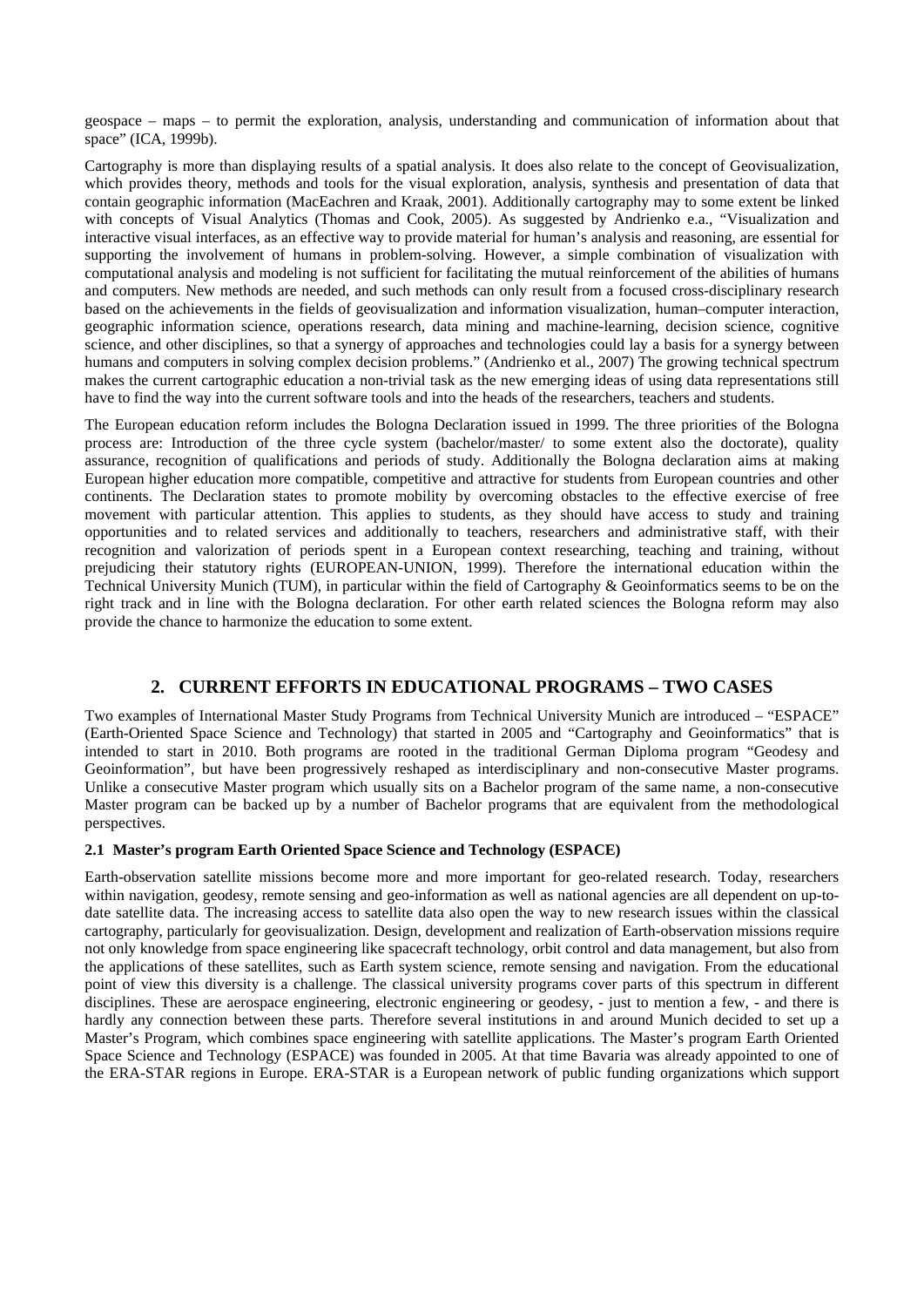programs in the field of space applications (Boillot, 2005). Hence, the localization of ESPACE to Munich was a natural decision. The program utilizes the unique concentration of know-how and expertise related to space engineering and technology in and around Munich. ESPACE is coordinated at TUM with teaching staff coming from three different universities (TUM, University of Munich and University of Federal Armed Forces), several research institutions such as German Aerospace Center (DLR), German Geodetic Research Institute (DGFI) and space industry.

Currently 10 university professors and about 12 researchers are directly involved as teachers or guest lecturers. The teacher-student ratio is high, about 0.8. Hence, the students get a valuable and close contact with the state of the art research reaching far beyond the University. The program is open to students worldwide with a Bachelor or diploma degree in science or engineering. Admission to ESPACE is competitive and selection is done on the basis of the documents of application. About 60% of the applicants get admission. Interviews are sometimes necessary. There is a high level of foreign student participation (78%), altogether students from 19 different countries with the majority from Asia. The background of the 26 current students range from engineering disciplines (i.e. Aerospace, Electronics, Environmental, Geodesy, etc.) to natural science disciplines (i.e. physics, geo-science, etc.). The diverse backgrounds of the students require a particularly careful design of the curriculum. Figure 1 illustrates the structure of the ESPACE master program.



**Figure 1. Structure of the ESPACE master program** 

The first year of the program has a rather fundamental character and combines spacecraft engineering with mathematical/physical foundations. During this year the students also obtain introductory courses in various satellite applications. In the third semester the students have the opportunity to specialize in one of three concentrations: 1) Earth System Science 2) Navigation and 3) Remote Sensing. These three areas are already rooted in the classical geodesy and geo-information diploma program.

Higher education at German state universities such as TUM is in general financed through taxes. The tuition fee is relatively low, about 500 EUR per semester. Already during their studies, many ESPACE students work as assistants for research activities or as tutors for lectures in lower semesters. ESPACE Alumni can be best described as satellite application engineers now working in national space agencies, space industry, research institutions or universities. The majority of ESPACE graduated students have gone on to pursue a PhD mostly in any of the cooperating universities or research institutions mentioned above.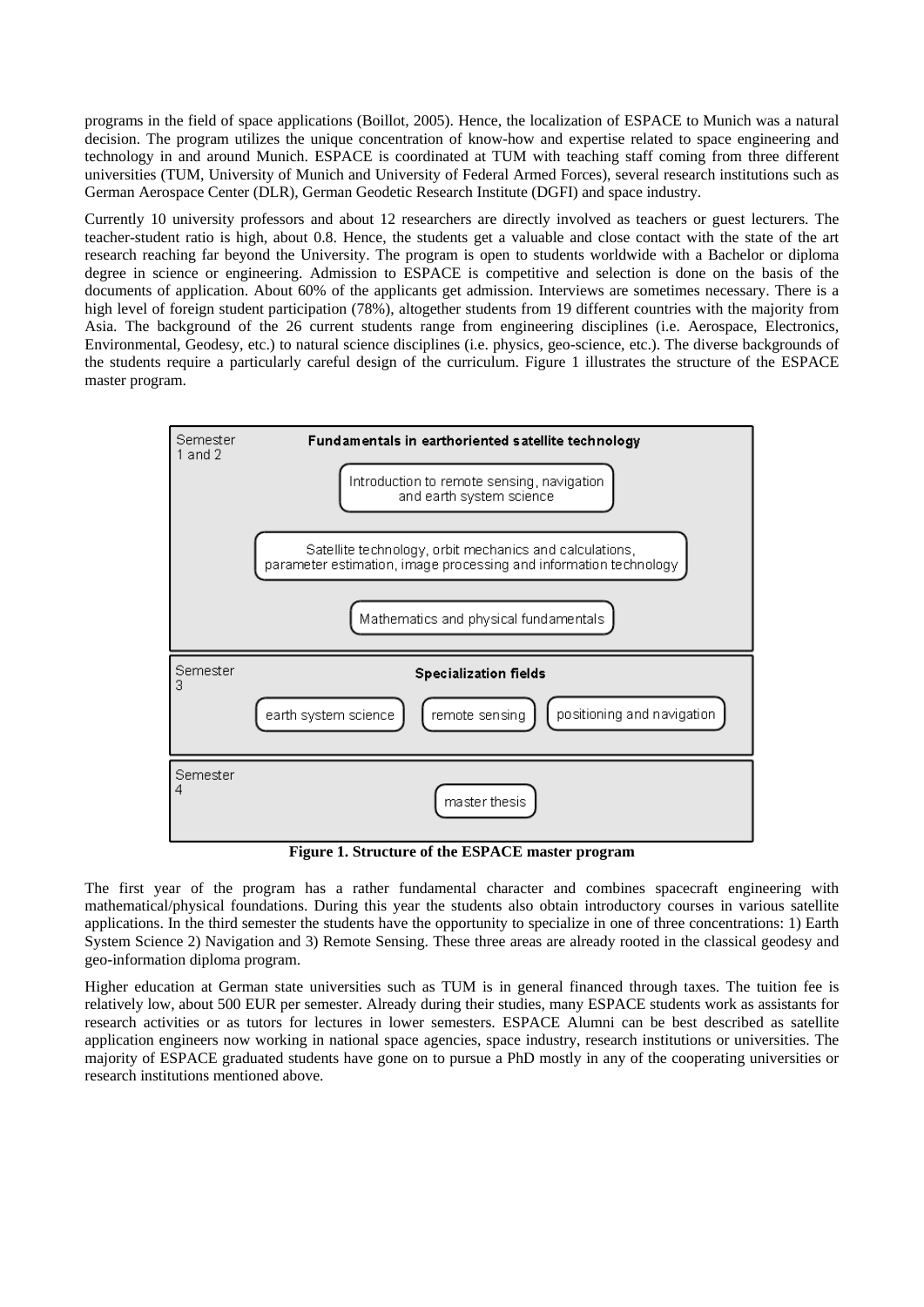#### **2.2 International Master Program in "Cartography and Geoinformatics"**

Following the successful example of ESPACE and on the basis of an extensive demand analysis in German speaking region, we have conceptualized a new international non-consecutive Master program Cartography and Geoinformatics. Being coordinated at TUM where the academic degree Master of Science will be conferred, it attempts to bundle the existing competence from other German universities or European universities such as Technical University of Dresden, ETH Zurich in Switzerland, Technical University of Vienna in Austria, and Royal Institute of Technology in Sweden. The locations of these participating Universities are shown in Figure 2.



**Figure 2. Universities to participate in the international master in "Cartography and Geoinformatics"** 

The curriculum incorporates and highlights the methods and applications in spatial data modeling, analysis and visualization of geographic information. The participating students are exposed to different organizational environments & cultures. In particular, various options concerned with mobility of students and teaching staffs are explained in detail. Moreover, a comparative study is given to various forms of academic degree such as single degree, double degree and joint degree.

The program is intended to start in 2010. With a very high concentration of scientific competence in Cartography and Geoinformatics, the program holds a unique feature not only in Europe, but also worldwide. There are hundreds of universities throughout the world where cartography and GIS courses are given, most of them are introductory courses just set up to give a basic idea how to deal with geospatial information and visualize it with the help of some software modules. There are a limited number of Universities and advanced technical colleges where students may specialize in cartography and GIS, on top of a basic program in geography or in geodesy.

The new Master of Science in "Cartography and Geoinformatics" will be the first one taught in English in the participating universities. The main objectives of this program are to maintain and to improve the high level of cartographic sciences in Europe and to create a "spearhead" in cartography and geoinformatics by the collaboration of 5 universities. Another goal is to enhance international relations and university collaborations in Europe, using the synergetic effects of 5 universities and combining their advantages. Furthermore, the program shall improve exchanges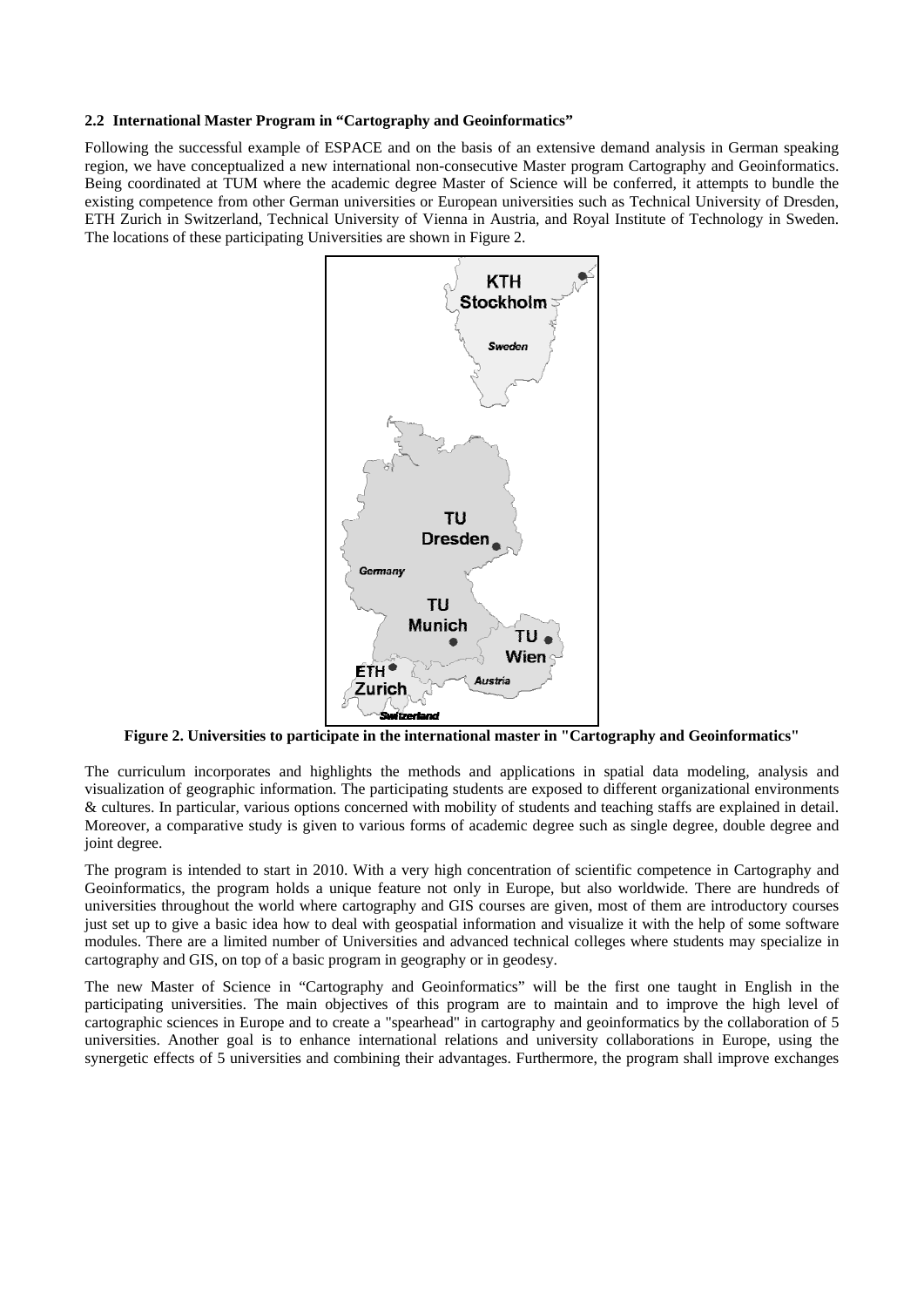of students and scientists worldwide. Through a comprehensive education in cartography and geoinformatics the program will educate top-level researcher in the subject.

The curriculum incorporates and highlights the methods and applications in spatial data modeling, analysis and visualization of geographic information. The conceptual idea is a 4-semester Master program which has an intake between 15 and 25 students per year. Students obtain altogether 120 ECTS credit points. The first semester offers different learning paths, addressing both the previous know-how and the requirements of the students (harmonization of knowledge). In general, the first 2 semesters contain mainly basic and advanced courses in cartography and geoinformatics. In addition, key competences (project management, research methods) are provided. Furthermore, a Summer School for special projects is planned. In the 3rd semester, students specify in a certain field of interest in cartography and geoinformatics and assemble the required credit points in one participating university which is particularly strong in that field. In the 4th semester, students are supposed to write their Master thesis. Students are able to choose in which University they would like to study for a certain period of time. Figure 3 illustrates three possible options among a variety of combinations.

|                         | example 1:     | example 2:    | example $3:$   |
|-------------------------|----------------|---------------|----------------|
| 1. Sem.                 | <b>Munich</b>  | <b>Munich</b> | Vienna         |
|                         |                |               |                |
| 2. Sem.                 | <b>Dresden</b> | <b>Munich</b> | Vienna         |
|                         |                |               |                |
| 3. Sem.                 | Vienna         | Stockholm     | <b>Dresden</b> |
|                         |                |               |                |
| <b>Master</b><br>thesis | <b>Vienna</b>  | Zurich        | <b>Dresden</b> |

**Figure 3. Examples for the possible locations of study locations** 

Besides of capability for solving practical and development tasks in the fields related to cartography and geoinformatics, students are supposed to be trained for taking part in research projects and aim for continuation of their studies for the PHD degree. Another advantage is that the program focuses on both, cartography and geoinformatics, which offers the students with excellent job perspectives, an easy access to an international research network and a scientific career. The academic degree will be issued by the coordinating university or by 2 jointly coordinating universities in the form of a double degree.

Target students are high-qualified students from all over the world especially from Asia and Europe, holding a bachelor or diploma degree in cartography or related subjects in the area of geo-science or informatics. The Master program will accept high-quality and top-level educated students to prepare them for current workforce demands while giving them a life-long career path. One important aspect is an intensive and individual supervision of the students.

The participating students are exposed to different organizational environments & cultures. One challenge will be to handle the mobility of students and lecturers between the co-operating universities. Therefore, different options are considered: block courses, hold amongst others by distinguished guest lecturers; integration into existing courses and possibly lecture transmission via video streaming, respectively e-learning. Funding for the accepted students may be provided by DAAD (German Academic Exchange Service) and the European Erasmus-MUNDUS program. Furthermore Erasmus-Mundus offers financial aid for scientists, guest-lectures and cooperating universities.

# **3. CONCLUSIONS & FUTURE EFFORTS**

In this article we have presented two examples of how to successfully integrate geo-related science in studies on Master level and thereby expanding the field of geo-related science. ESPACE Master's program has managed to combine two